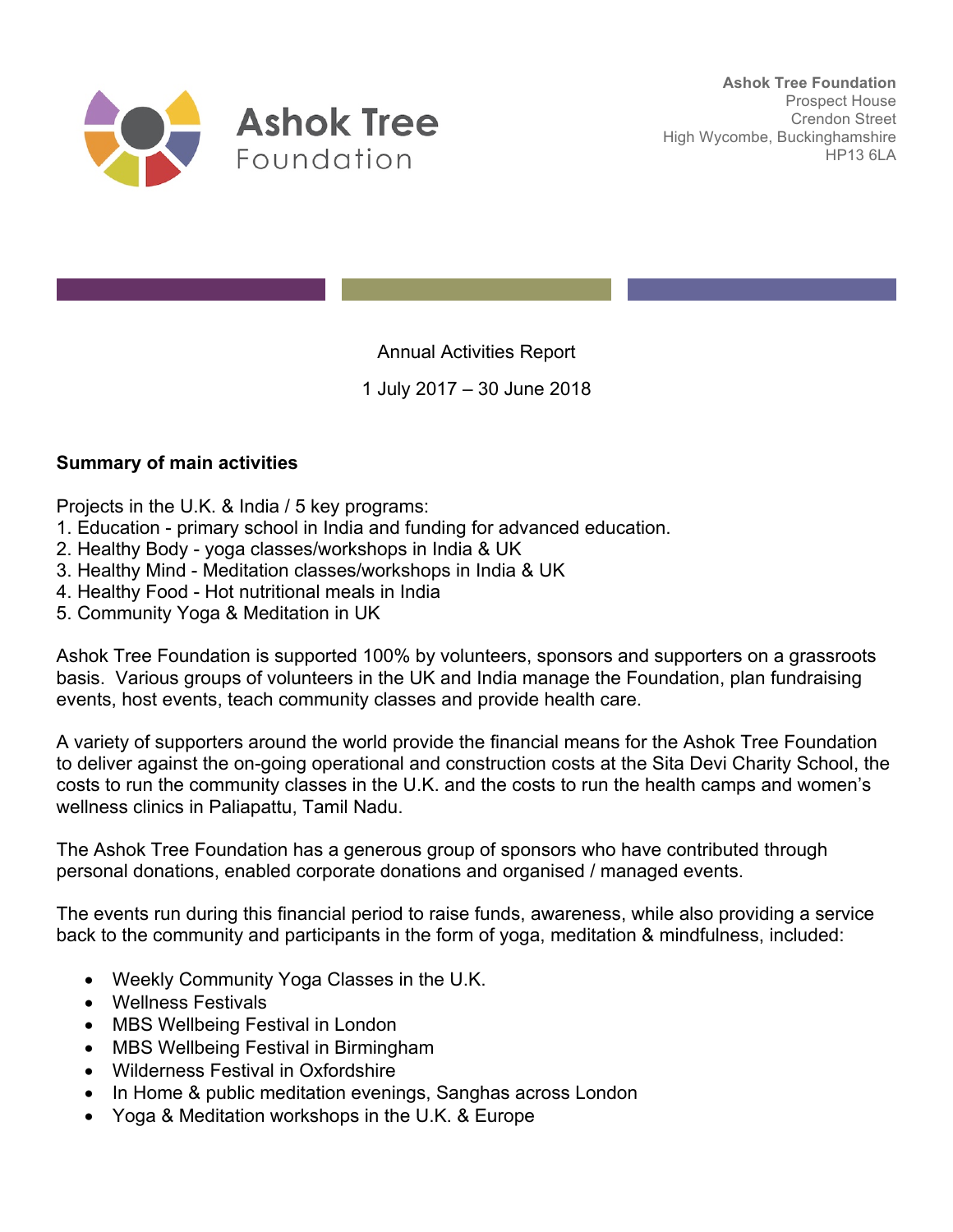## **Achievements and Performance**

## **United Kingdom**

## **Community Outreach Programs**

**Weekly Yoga Classes** - A key value of the Ashok Tree Foundation is to ensure yoga is available to all who require it regardless of their mental or physical abilities and financial status. Over 200 people per week participate in 22 yoga classes across London, being delivered by volunteer teachers who have been certified to teach Prana Kriya Yoga or Himalayan Hatha Yoga by the Yogi Ashokananda School and Yoga Alliance Professional UK.

**Weekly Meditation Classes** – Regular Meditation classes are offered in several London locations with 50+ regular participants weekly. The meditation sessions are offered on a volunteer basis by the certified teachers from the Yogi Ashokanada School who guide the meditation sessions. The meditation on self – ATMA Meditation - helps to manage stress, still the mind and body and provides a more balanced approach to day to day life. The teachers provide meditation / mindfulness tips and techniques to the participants to encourage their own development through regular practice.

**Monthly Gatherings** – The foundation's supporters host meditation evenings, Sanghas. The Sanghas consist of a guided meditation, ensuring meditation is accessible to the hosts' friends, family and colleagues to help them manage stress, while enhancing focus and developing self-awareness. A topical discussion complements the meditation practice, providing an intellectually stimulating element to the evenings.

### **India**

**Sita Devi Charity School** - The Sita Devi Charity School is now operating as a full primary school, of educating 114 children as of the June 2018/19 school year across all primary school years LKG, UKG & years 1-4 (aged 4 -10). 100 children advanced to the next level from the previous school year, all with passing grades with 14 new children enrolled into LKG. Receiving a well-rounded education based on the Indian national curriculum, complemented with daily lessons in yoga, meditation, 3 languages, Tamil, Hindi & English, hygiene, nature & environment science and a new music program.

Food program provides a daily hot meal for the students and staff 5 days per week. The children are taught about the food they eat, how to prepare it hygienically, and becoming aware of the senses involved in the preparation and eating. They are developing a keen interest to learn more about the food that goes in their bodies.

New Playground equipment and games were added during 2018, to complement the existing playground. Monkey bars and basketball/netball area completed.

**School Construction** – The school's construction was completed during the year with 6 full classrooms and an office now up and running to full capacity. Final decorating, planting and windows/screens and solar powered energy to be completed during the next financial year.

**Community Hall Construction –** Yashoda Bhavan. Community Hall estimated to be 2500 SQF, which opened in December 2017, provides a general assembly hall for the school and local